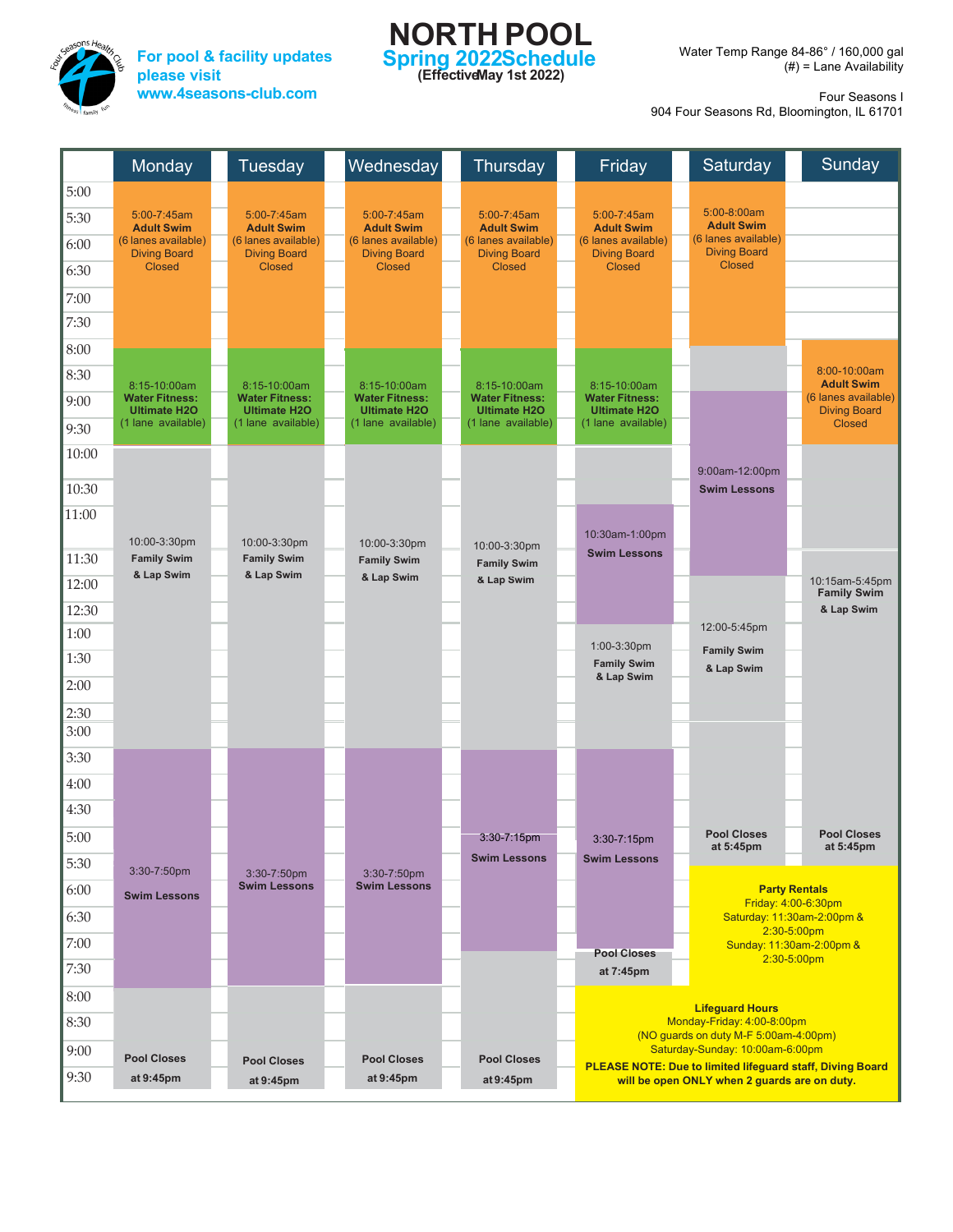## **NORTH POOL**

WEATHER POLICY: If lightning is sighted, all 3 pools and hot tub are cleared. Pools will reopen 30 minutes after the lightning has ceased. Please understand this is for your safety.

LOCKER ROOM POLICIES: Boys, 4 years and older, are not permitted in the women's locker room; and girls, 4 years and older, are not permitted in the men's locker room. Family restrooms are located in the cardio room hallway.

AGE POLICIES: Members 10 & under: Supervision is required by an adult in the water or pool side within an arm's reach. Direct supervision is permitted with the use of a lifejacket. Members 11-15 years: May be asked to provide proof of age to swim unsupervised when lifeguards are on duty. Direct supervision is required by an adult when lifeguards on not on duty.

DEFINITIONS:

- n Adult Swim: As with all areas of Four Seasons I, the pool is adults only (16 yrs+) until 10:00am unless the child is in a scheduled program.
- $n =$  Lap Swim: Lap lanes are designated areas for members to swim back and forth in an orderly fashion. One length of the pool is 25 yards. When crowded, swimmers are expected to share lanes and swim in a circle pattern.
- n Swim Team are Four Seasons or partner programs only. We ask that members are courteous to the participants and instructors when practices are in session.
- n Water Fitness is a group fitness class and requires a ticket to participate in class. Pick up a ticket at the front desk. Equipment is provided (if needed).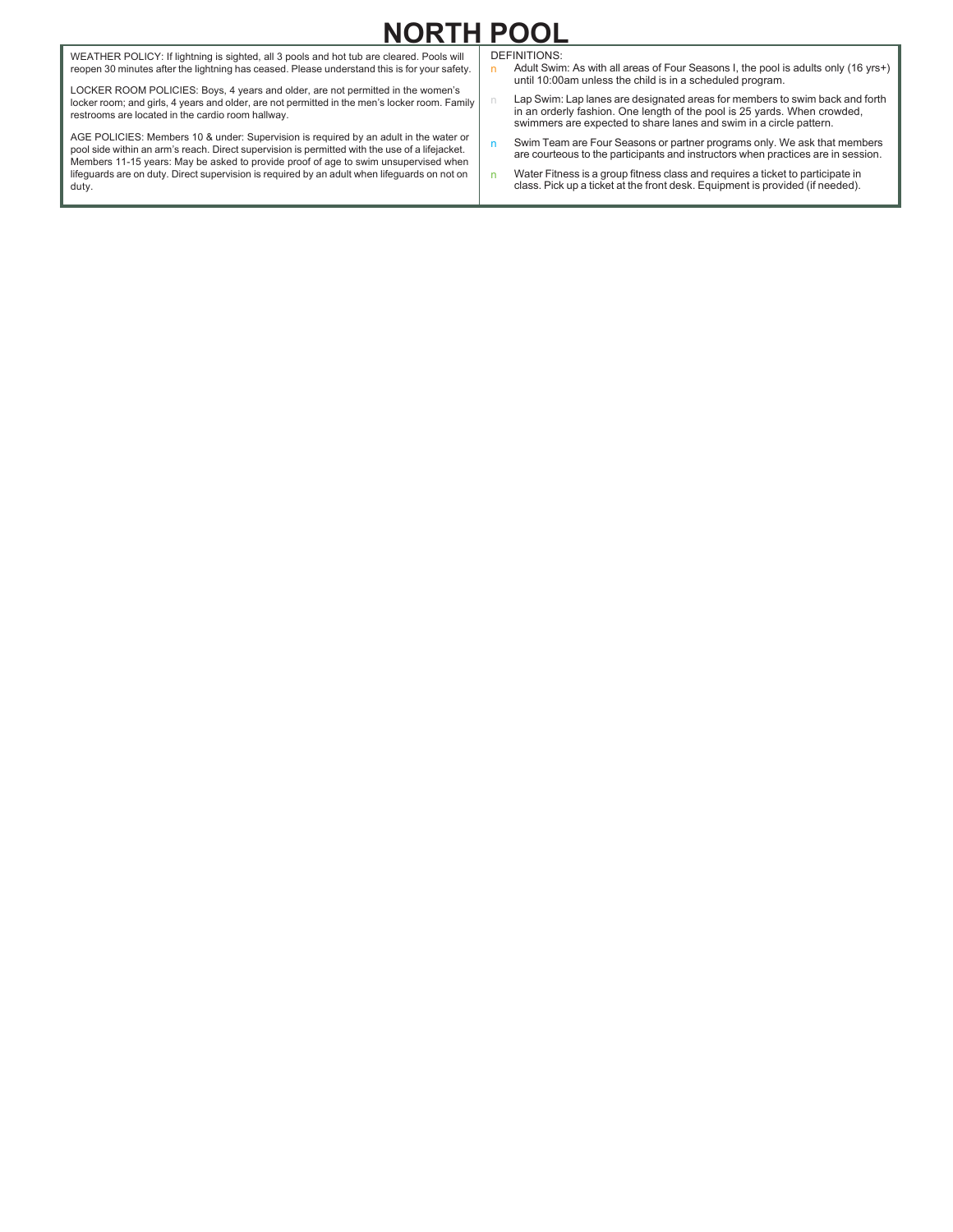

**For pool & facility updates please visit www.4seasons-club.com**

## **SOUTH POOL Spring 2022Schedule**

**(effective March 1st 2022)**

Water Temp Range 84-86° / 160,000 gal (#) = Lane Availability

Four Seasons I

904 Four Seasons Rd, Bloomington, IL 61701

|       | Monday                                                       | <b>Tuesday</b>                               | Wednesday                                                    | Thursday                        | Friday                          | Saturday                                                                 | Sunday                                                 |
|-------|--------------------------------------------------------------|----------------------------------------------|--------------------------------------------------------------|---------------------------------|---------------------------------|--------------------------------------------------------------------------|--------------------------------------------------------|
| 5:00  |                                                              |                                              |                                                              |                                 |                                 |                                                                          |                                                        |
| 5:30  | 5:00-7:30am                                                  | $5:00 - 7:30$ am                             | 5:00-7:30am                                                  | 5:00-7:30am                     | 5:00-7:30am                     |                                                                          |                                                        |
| 6:00  | <b>Adult Swim</b><br>& Lap Swim                              | <b>Adult Swim</b><br>& Lap Swim              | <b>Adult Swim</b><br>& Lap Swim                              | <b>Adult Swim</b><br>& Lap Swim | <b>Adult Swim</b><br>& Lap Swim |                                                                          |                                                        |
| 6:30  | (6 lanes available)                                          | (6 lanes available)                          | (6 lanes available)                                          | (6 lanes available)             | (6 lanes available)             | 5:00-10:00am<br><b>Adult Swim</b>                                        |                                                        |
| 7:00  |                                                              |                                              |                                                              |                                 |                                 | & Lap Swim<br>(6 lanes available)                                        |                                                        |
| 7:30  |                                                              |                                              |                                                              |                                 |                                 |                                                                          |                                                        |
| 8:00  | 7:30-11:30 PM                                                | 7:30-11:30 PM                                | 7:30-11:30 PM                                                | 7:30-11:30 PM                   | 7:30-11:30 PM                   |                                                                          |                                                        |
| 8:30  |                                                              |                                              |                                                              |                                 |                                 |                                                                          | 8:00-10:00am<br><b>Adult Swim</b>                      |
| 9:00  |                                                              |                                              |                                                              |                                 |                                 |                                                                          | & Lap Swim<br>(6 lanes available)                      |
| 9:30  |                                                              |                                              |                                                              |                                 |                                 |                                                                          |                                                        |
| 10:00 |                                                              |                                              |                                                              |                                 |                                 |                                                                          |                                                        |
| 10:30 |                                                              |                                              |                                                              |                                 |                                 |                                                                          |                                                        |
| 11:00 |                                                              |                                              |                                                              |                                 |                                 |                                                                          | 10:00am-5:45pm                                         |
| 11:30 |                                                              |                                              |                                                              |                                 |                                 |                                                                          | Lap Swim                                               |
| 12:00 |                                                              |                                              |                                                              |                                 |                                 |                                                                          |                                                        |
| 12:30 |                                                              |                                              |                                                              |                                 |                                 |                                                                          |                                                        |
| 1:00  |                                                              |                                              |                                                              |                                 |                                 |                                                                          |                                                        |
| 1:30  |                                                              |                                              |                                                              |                                 |                                 | 10:00am-5:45pm<br>Lap Swim                                               | 1:30-2:30pm                                            |
| 2:00  |                                                              |                                              |                                                              |                                 |                                 |                                                                          | <b>SOAR</b><br>(3 lanes in use)                        |
| 2:30  |                                                              |                                              |                                                              |                                 |                                 |                                                                          |                                                        |
| 3:00  |                                                              |                                              |                                                              |                                 |                                 |                                                                          |                                                        |
| 3:30  |                                                              |                                              |                                                              | 7:00-8:00 PM                    |                                 |                                                                          |                                                        |
| 4:00  |                                                              | 7:00-8:00 PM                                 |                                                              |                                 | 7:00-8:00 PM                    |                                                                          | 5:30-6:45pm                                            |
| 4:30  |                                                              |                                              |                                                              |                                 |                                 |                                                                          | <b>CI Masters</b><br><b>Swim Team</b>                  |
| 5:00  |                                                              |                                              |                                                              |                                 |                                 |                                                                          | (4 lanes in use)                                       |
|       | (2 lanes in use)                                             | (4 lane in use)                              |                                                              |                                 |                                 |                                                                          | <b>Pool Closes</b>                                     |
| 5:30  | 5:15-6pm<br><b>Water Fitness:</b><br><b>Aquabata and SET</b> |                                              | 5:15-6pm<br><b>Water Fitness:</b><br><b>Aquabata and SET</b> |                                 |                                 | <b>Pool Closes</b><br>at 5:45pm                                          | at 5:45pm                                              |
|       |                                                              |                                              | (2 lanes in use)                                             |                                 |                                 |                                                                          |                                                        |
| 6:00  | 7:00-8:00 PM                                                 |                                              | 5:30-6:45pm                                                  |                                 |                                 |                                                                          |                                                        |
| 6:30  |                                                              |                                              | <b>CI Masters</b><br><b>Swim Team</b>                        |                                 |                                 |                                                                          | <b>PLEASE NOTE:</b><br>Lifeguard staff may be limited. |
|       |                                                              | 7:00-8:00 PM                                 | (4 lanes in use)                                             |                                 |                                 |                                                                          |                                                        |
| 7:00  |                                                              | <b>Tri-Valley</b><br><b>Special Olympics</b> |                                                              |                                 | <b>Pool Closes</b><br>at 7:45pm |                                                                          |                                                        |
| 7:30  |                                                              | <b>Swim Team</b>                             |                                                              |                                 |                                 |                                                                          |                                                        |
| 8:00  |                                                              | (3 lanes in use)                             |                                                              |                                 |                                 | <b>Lifeguard Hours</b><br>Monday-Friday: 4:00-8:00pm                     |                                                        |
| 8:30  |                                                              |                                              |                                                              |                                 |                                 | (NO guards on duty M-F 5:00am-4:00pm)<br>Saturday-Sunday: 10:00am-6:00pm |                                                        |
| 9:00  | <b>Pool Closes</b><br>at 9:45pm                              | <b>Pool Closes</b><br>at 9:45pm              | <b>Pool Closes</b><br>at 9:45pm                              | <b>Pool Closes</b><br>at 9:45pm |                                 | <b>PLEASE NOTE: Due to limited lifeguard staff, Diving Board</b>         |                                                        |
| 9:30  |                                                              |                                              |                                                              |                                 |                                 | will be open ONLY when 2 guards are on duty                              |                                                        |